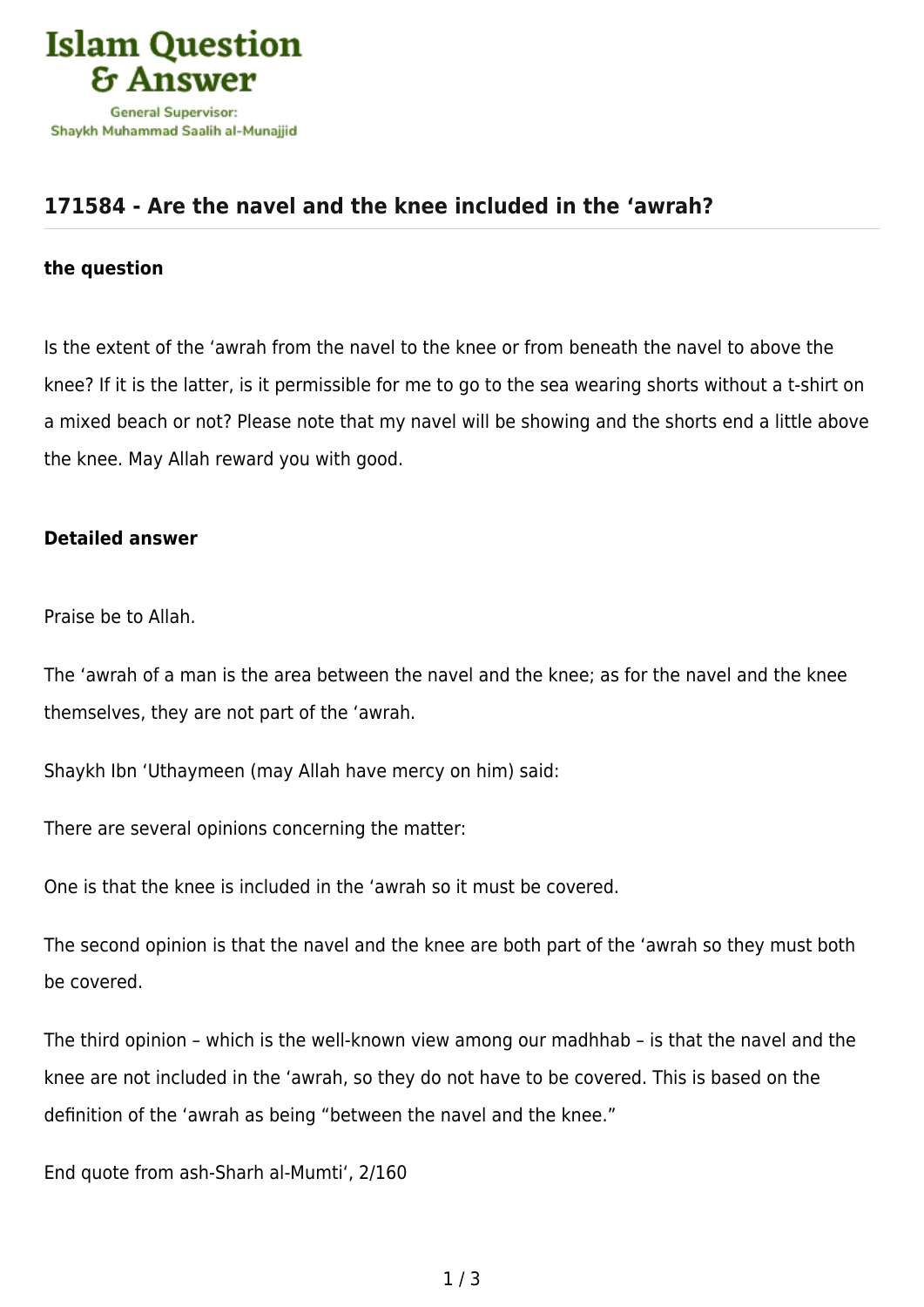

He also said (may Allah have mercy on him): The 'awrah for a man is the area between the navel and the knee.

End quote from ash-Sharh al-Mumti', 5/273

An-Nawawi (may Allah have mercy on him) said: Concerning the 'awrah for men, there are five opinions; the correct view is that it is the area between the navel and the knee, and the navel and the knee are not part of the 'awrah.

Our evidence for that is what we have quoted above from Abu'd-Darda' (may Allah be pleased with him) who said: I was sitting with the Prophet (blessings and peace of Allah be upon him) when Abu Bakr (may Allah be pleased with him) came, holding up the hem of his garment to such an extent that his knees showed. The Prophet (blessings and peace of Allah be upon him) said: "Your companion has had a quarrel." And he quoted the hadeeth.

Narrated by al-Bukhaari

It was narrated from Abu Moosa (may Allah be pleased with him) that the Prophet (blessings and peace of Allah be upon him) was sitting in a place where there was water and his knee or knees were uncovered, then when 'Uthmaan came in, he covered them.

Narrated by al-Bukhaari. And we have quoted above hadeeths which speak of the thigh being 'awrah.

End quote from Sharh al-Muhadhdhab, 3/174, 175

For the rest of the evidence please see the answer to question no. [34976](https://islamqa.com/en/answers/34976)

And he said in ash-Sharh al-Kabeer, 1/457: The navel and the knees are not part of the 'awrah. This is the view of Maalik and ash-Shaafa'i. End quote.